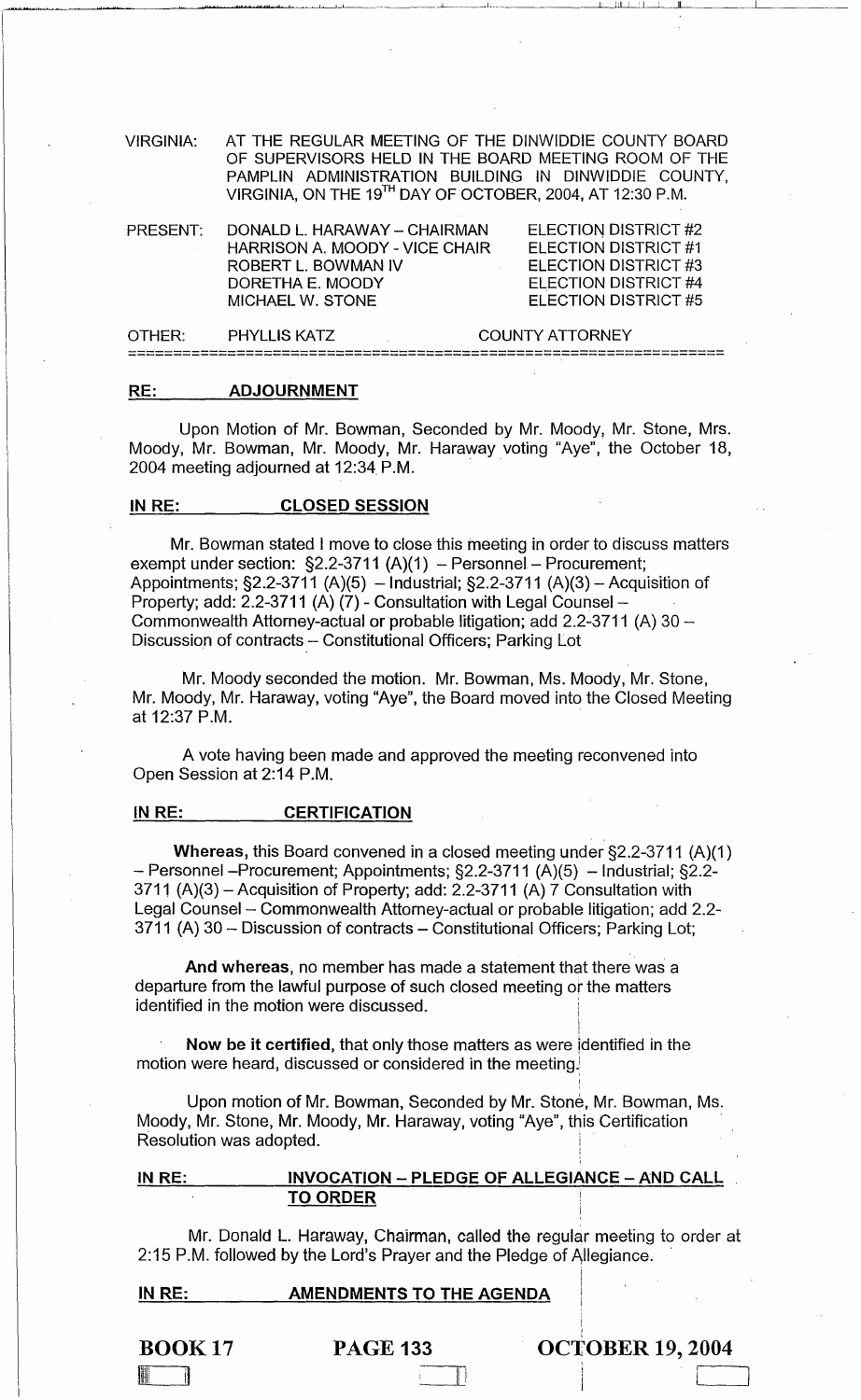$\bar{1}$  $\mathfrak l$  $\bar{t}$  $\bar{l}$  $\bar{t}$ 

 $\bar{t}$  $\bar{1}$  $\bar{1}$  $\mathfrak{t}$  $\bar{l}$  $\bar{l}$ 

 $\label{eq:2.1} \frac{1}{\sqrt{2}}\int_{\mathbb{R}^3}\frac{1}{\sqrt{2}}\left(\frac{1}{\sqrt{2}}\right)^2\frac{1}{\sqrt{2}}\left(\frac{1}{\sqrt{2}}\right)^2\frac{1}{\sqrt{2}}\left(\frac{1}{\sqrt{2}}\right)^2\frac{1}{\sqrt{2}}\left(\frac{1}{\sqrt{2}}\right)^2.$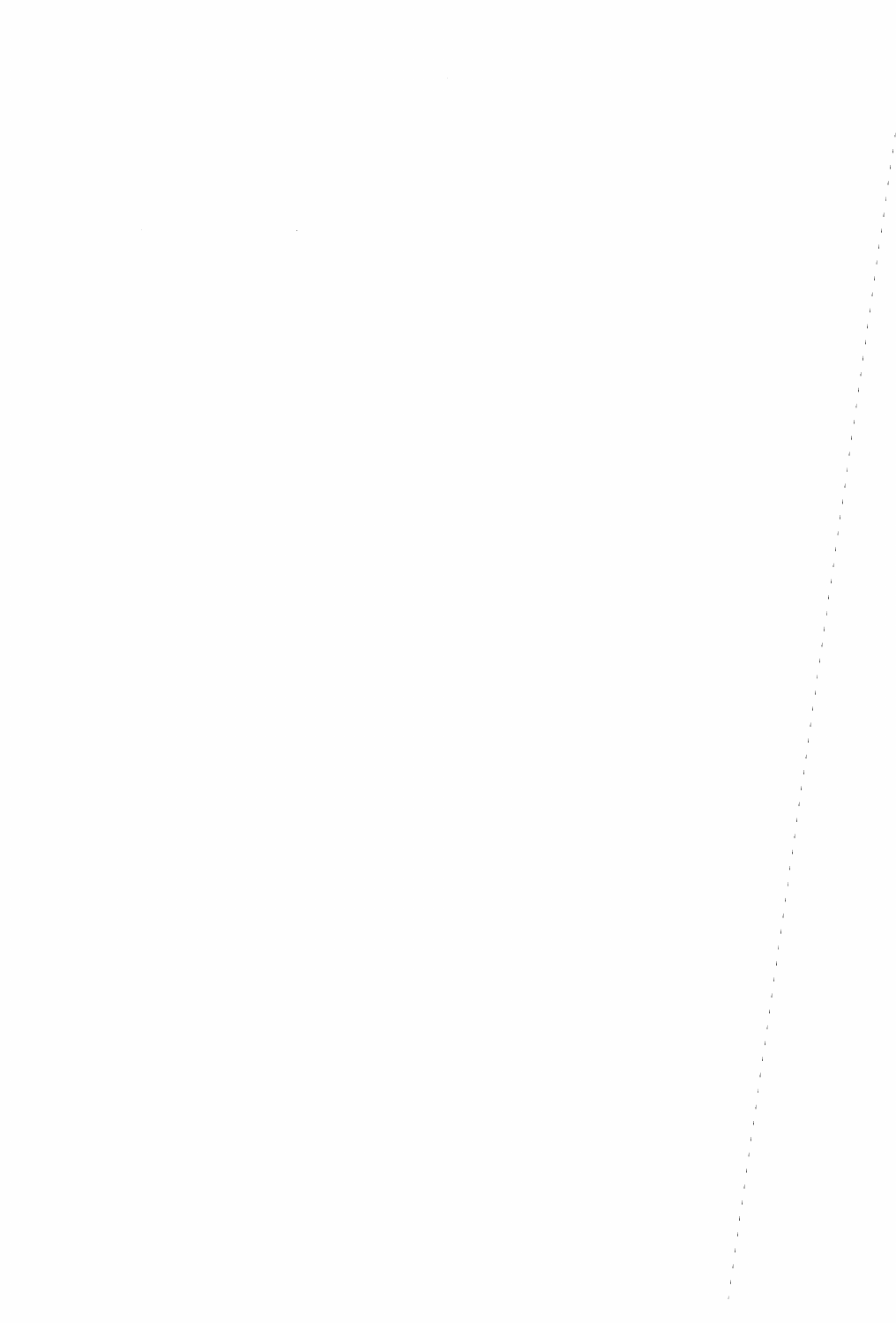The County Administrator requested that the agenda be amended to Remove: Appointments  $-$  communications officers under the consent agenda; and under Action Items - add #4 Discussion of Tax Relief for the Elderly for the Commissioner of the Revenue #5 Eastside Parking Lot; continue the Closed Session for  $\S 2.2 - 3711$  A. 1 - Personnel -  $\S 2.2 - 3711$  A. 1. Mr. Stone and Mr. Moody requested that appointments be added under the consent agenda for the Appomattox Regional Library and the Appomattox River Water Authority.

 $\begin{array}{|c|c|} \hline \quad \quad & \quad \quad & \quad \quad \\ \hline \quad \quad & \quad \quad & \quad \quad \\ \hline \quad \quad & \quad \quad & \quad \quad \\ \hline \end{array}$ 

 $\rfloor$ 

Upon motion of Mr. Stone, Seconded by Mr. Bowman, Mr. Stone, Mr. Bowman, Ms. Moody, Mr. Moody, Mr. Haraway voting "Aye," the above amendment(s) were approved.

#### **IN RE: CLAIMS**

Upon motion of Mr. Moody, Seconded by Mr. Stone, Mr. Stone, Mr. Bowman, Ms. Moody, Mr. Moody, Mr. Haraway voting "Aye",

**BE IT** RESOLVED by the Board of Supervisors of Dinwiddie County, Virginia that the following claims are approved and funds appropriated for same using checks numbered 1046480 through 1046641 (void check(s) numbered 1046479,1046081, and 1046565):

### **FY - 04/05 Accounts Payable:**

| (101) General Fund            | 371,537.63     |
|-------------------------------|----------------|
| (103) Jail Commission         | \$             |
| (209) Litter Control          | \$<br>980.00   |
| (222) E911 Fund               | \$<br>2,911.94 |
| (223) Self Insurance Fund     | \$             |
| (225) Courthouse Maintenance  | \$<br>1,836.11 |
| (226) Law Library             | \$<br>637.30   |
| (228) Fire Programs           | \$<br>4,461.42 |
| (229) Forfeited Asset Sharing | \$<br>525.00   |
| (304) CDBG Grant Fund         | \$<br>66.81    |
| (305) Capital Projects Fund   | \$<br>143.67   |
| (401) County Debt Service     | 58,272.81      |
| <b>TOTAL</b>                  | 441,372.69     |

## **IN RE: RESOLUTION FOR FY-04 HOMELAND SECURITY GRANT**

Mr. David Jolly, Director of Fire Safety, sent a memo to the Board requesting that they adopt the FY-04 Homeland Security Funds Resolution. The County is slated to receive \$97,398.61 that would be utilized to address the equipment, training and program development requirements that have been developed by the State and Federal agencies.

Upon motion of Mr. Moody, Seconded by Mr. Stone, Mr. Stone, Mr. Bowman, Ms. Moody, Mr. Moody, Mr. Haraway voting "Aye", the following resolution was adopted.

**BE IT** RESOLVED by the Board of Supervisors of Dinwiddie County, Virginia that Wendy Weber Ralph, County Administrator, is hereby authorized to execute for and in behalf of a public entity established under the laws of the State of Virginia, this application and to file it in the appropriate State Office for the purpose of obtaining certain Federal financial assistance hinder the OJP, National Domestic Preparedness Office Grant Program(s) administered by the Commonwealth of Virginia.

IIIi I

I I'lillllill i 1II.IiI Iii 1111111 ,II! I. II I I I Ii

BOOK 17 **PAGE 133 OCTOBER 19, 2004**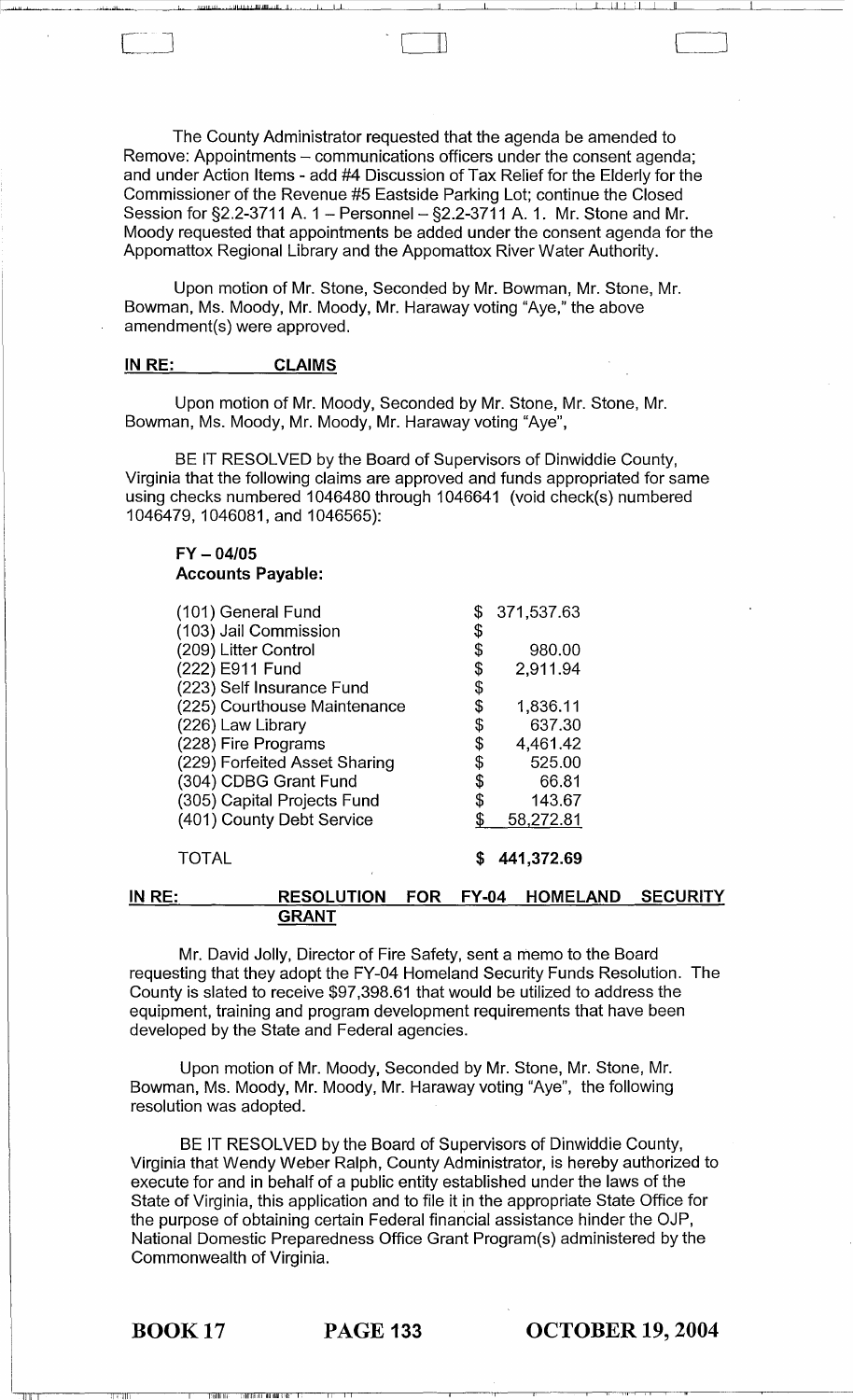### **IN RE: LIVESTOCK CLAIM - CURTIS WHEELER**

Upon motion of Mr. Moody, Seconded by Mr. Stone, Mr. Stone, Mr. Bowman, Ms. Moody, Mr. Moody, Mr. Haraway voting "Aye",

BE IT RESOLVED by the Board of Supervisors of Dinwiddie County, Virginia that authorization is granted to pay Mr. Curtis Wheeler for a claim submitted for one (1) Hampshire hog, reportedly killed and/or maimed by dogs, with a total value of \$80.00.

## **IN RE:** LIVESTOCK CLAIM - B.E. MORGAN, JR.

Upon motion of Mr. Moody, Seconded by Mr. Stone, Mr. Stone, Mr. Bowman, Ms. Moody, Mr. Moody, Mr. Haraway voting "Aye",

BE **IT** RESOLVED by the Board of Supervisors of Dinwiddie County, Virginia that authorization is granted to pay Mr. B. E. Morgan, Jr., for a claim submitted for two (2) pigs, reportedly killed and/or maimed by dogs, with a total value of \$168.00.

## **INRE: TRAVEL REQUEST - FINANCIAL DIRECTOR & ASSISTANT PAYROLL CLERK/HUMAN RESOURCES**

Upon motion of Mr. Moody, Seconded by Mr. Stone, Mr. Stone, Mr. Bowman, Ms. Moody, Mr. Moody, Mr. Haraway voting "Aye",

BE **IT** RESOLVED by the Board of Supervisors of Dinwiddie County, Virginia that authorization is granted for Anne Howerton and Barbara McKitrick to attend the 2004 Human Resource Leadership Conference December  $8 - 9$ , 2004, in Williamsburg, Virginia at an estimated cost of \$553.25.

## IN RE: RESOLUTION - MRS. EZLEN ERGENTINE PEMBERTON **RONEY - "CENTENARIAN"**

Upon motion of Mr. Moody, Seconded by Mr. Stone, Mr. Stone, Mr. Bowman, Ms. Moody, Mr. Moody, Mr. Haraway voting "Aye", the following resolution was adopted.

# MRS. EZLEN ERGENTINE PEMBERTON RONEY "CENTENARIAN"

- WHEREAS, Mrs. Ezlen Ergentine Pemberton Roney was born the eldest of fourteen children to her parents Samuel and Laura Macon Pemberton on November 25, 1904 in Tunstall, Virginia; and
- WHEREAS, on November 25, 2004, Mrs. Roney will celebrate her 100<sup>th</sup> birthday; and
- WHEREAS, Mrs. Roney in her early career was a schoolteacher for Dinwiddie County and retired from Central State Hospital as a Psychiatric Aide. She was married to Leroy Roney for nearly 47 years; and the majority of her life was spent as a resident of Dinwiddie County; and
- WHEREAS, Mrs. Roney is a life long member of Little Zion Baptist Church of Carson, Virginia and has dedicated timeless energy and hours helping out in the church and community; serving as a Deaconess and Mother of the Church and volunteering with the Senior Citizen Program in the community; and
- WHEREAS, Mrs. Roney has touched the lives of many in a kind and loving way and her untiring dedication is an inspiration to all that know her; she is fondly described by many as an "Angel on Earth"; and

BOOK 17 **PAGE 134 OCTOBER 19, 2004**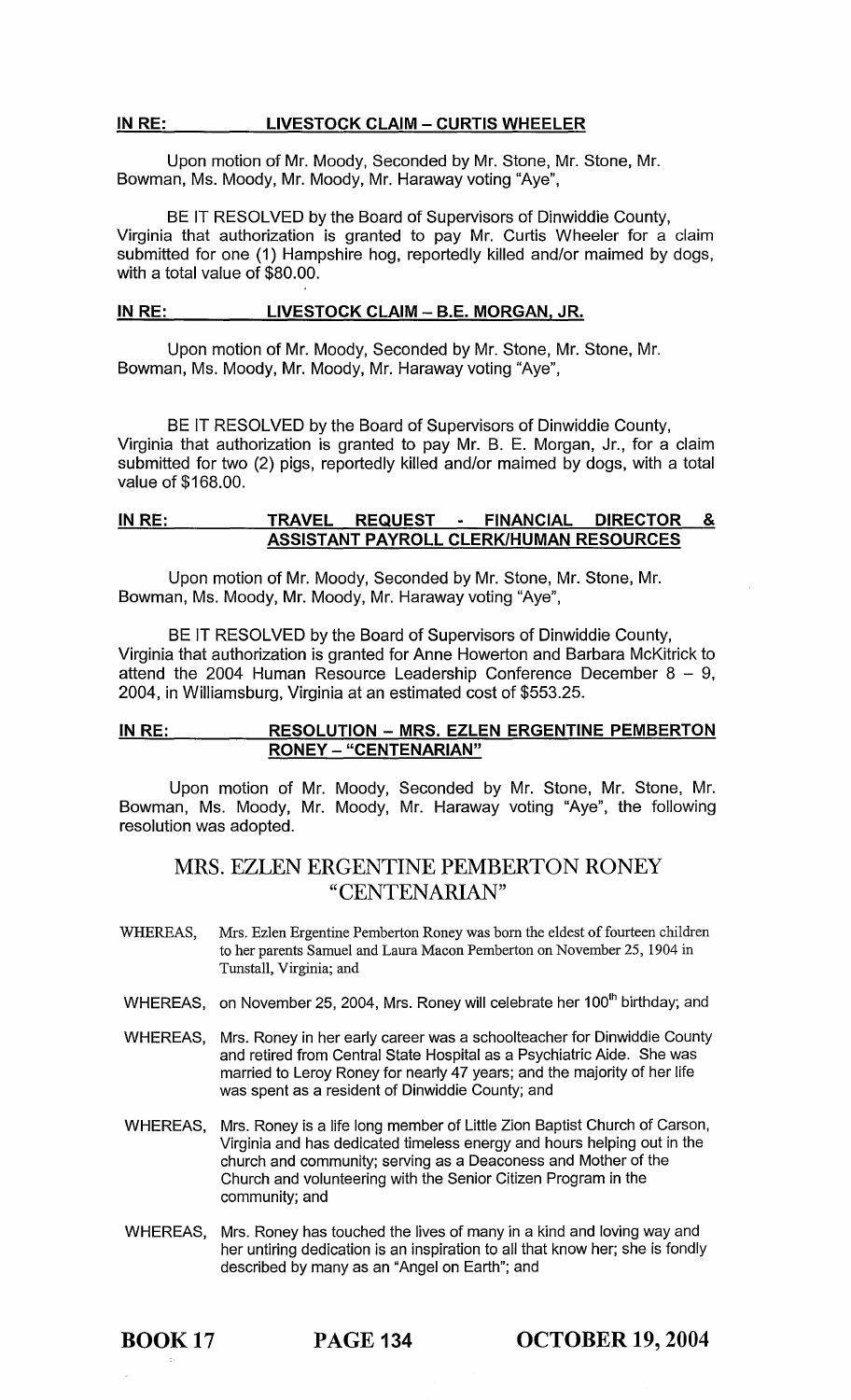## WHEREAS, the Board of Supervisors of Dinwiddie County, Virginia desires to acknowledge Mrs. Ezlen Ergentine Pemberton Roney on her 100<sup>th</sup> birthday.

 $\begin{bmatrix} \begin{array}{ccc} \end{array} \end{bmatrix}$ 

"",. '",,"" I ~1..J \_\_ ~\_--"--\_\_ ~\_--"------\_~~--LJIILLi-.L" ~I \_\_ ~ \_\_\_\_\_ \_

[

 $\rfloor$ 

NOW, THEREFORE BE IT RESOLVED that the Board of Supervisors of Dinwiddie County, Virginia joins with family and friends to wish Mrs. Roney a very blessed 100<sup>th</sup> birthday and the enjoyment of health and prosperous days to come.

## IN RE: APPOINTMENT - MR. ROY CRITTENDON APPOMATTOX REGIONAL LIBRARY

Upon motion of Mr. Stone, Seconded by Mr. Moody, Mr. Stone, Mr. Bowman, Ms. Moody, Mr. Moody, Mr. Haraway voting "Aye",

BE IT RESOLVED by the Board of Supervisors of Dinwiddie County, Virginia that Mr. Roy Crittendon is appointed to the Appomattox Regional Library Board, to fill the unexpired term of Mr. Claude R. Mayfield, which runs until June 30,2008.

## IN RE: APPOINTMENTS - MR. ROBERT B. WILSON & MR. DANIEL BEN-YISRAEL - APPOMATTOX RIVER WATER **AUTHORITY**

Upon motion of Mr. Moody, Seconded by Mr. Stone, Mr. Stone, Mr. Bowman, Ms. Moody, Mr. Moody, Mr. Haraway voting "Aye",

BE IT RESOLVED by the Board of Supervisors of Dinwiddie County, Virginia that Mr. Robert Wilson and Mr. Daniel Ben-Yisrael are hereby appointed to serve on the Appomattox River Water Authority for a term ending November 30,2008.

## IN RE: CITIZEN COMMENTS

- 1. Michael Bratschi 23500 Cutbank Road, McKenney, VA -commented on the following issues: The curfew should be countywide not just in a certain area. He felt the Homeland Security Grant funds should be used to supplement law enforcement personnel salaries. He questioned how the Board made their choices for board/commissions/authority appointments.
- 2. David Dudley Smith Grove Road, Petersburg, Virginia, 23803 spoke on the hazards from the usage of biosolids. He asked why the Board would not pass the biosoliqs resolution that Prince Edward County adopted.
- 3. Anne Scarborough Boydton Plank Road, Dinwiddie, Virginia requested that the Board hire a county attorney that would be located in Dinwiddie County. She commented the City of Colonial Heights hired a new city manager. They received 91 applications that city counsel members reviewed. She commented she didn't know why this Board had to pay thousands of dollars to a firm from Atlanta, Georgia to review applications for the county administrator position. Mrs. Scarborough also asked how much it cost the citizens in the County for salaries when the offices are closed for State holidays?

## IN RE: VDOT REPORT

Mr. Tim Overton, Assistant Resident Engineer, Virginia Department of Transportation, provided the following update:

1. Mr. Varney met with residents that have the water and ditch problem on Rt. 604 and was working to resolve the problem.

BOOK 17 PAGE 134 OCTOBER 19, 2004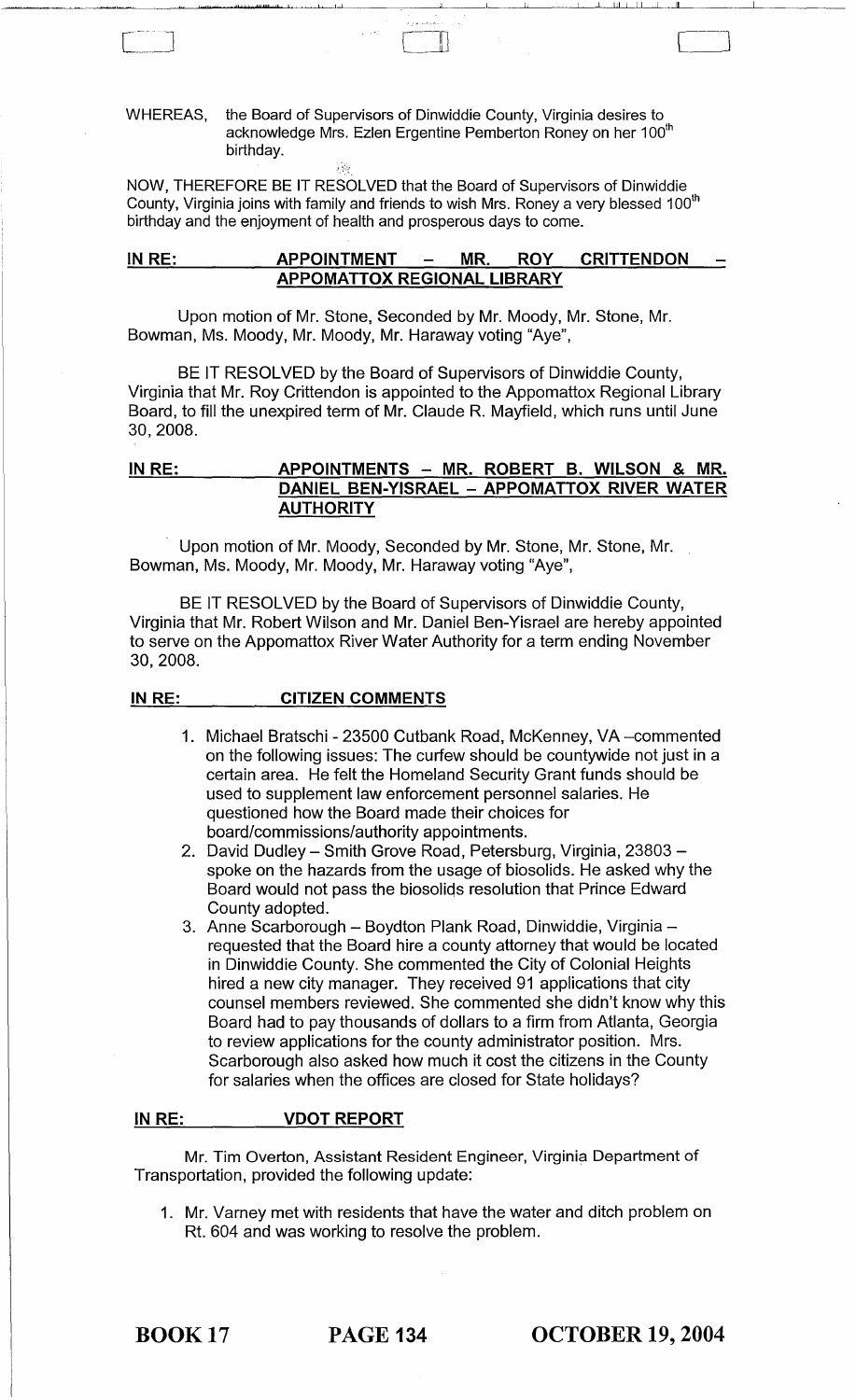- 2. U.S. Route1 paving a letter was sent to the contractor informing him that if he does not proceed with the project immediately another contractor would be hired to rectify the problem at his expense.
- 3. The inclusion of Coleman Lake Road in the Six-Year Plan is being worked on.
- 4. Right of ways from citizens are being dealt with for the ditching issues on Rt. 600.
- 5. Mowing for sight distance problems on the secondary roads will be completed soon.

### **IN RE: SOCIAL SERVICES MEDICAL ASSISTANCE SERVICES GRANT SUMMARY**

#### Grant Presentation for DSS Retention

"Ms. Sandy Mason - Dinwiddie DSS -

I appreciate the opportunity to share our experiences and successes this past year with a Grant Award primarily funded to develop and test innovative strategies to increase retention of Medicaid eligible children. The Grants were funded through the Dept. of Medical Assistance Services and awarded on a competitive basis for one year. Thanks to a team effort and to our Director, Kim Willis, who wrote the grant proposal, Dinwiddie DSS was one of 14 local agencies, statewide, who won the award. We were awarded \$24,000.00. This funding allowed for the employment of a part-time Health Ins. Coordinator who had the responsibilities of developing outreach strategies, creating activities and enlisting community partners to ensure the enrollment and retention of eligible children in the Family Access to Medical Insurance Security; referred to as FAMIS and the Medically Indigent Medicaid for Children; referred to as FAMIS Plus. This grant award was also used to purchase office supplies/equipment, and marketing materials used for incentives.

To give you a little background & history of this project, one of Governor Warner's goals for Virginia was to increase children's enrollment in Health Insurance and to retain our eligible children. This effort was also a nationwide focus to "KEEP EM COVERED" which was used as our Motto throughout this project.

As mentioned earlier, we employed Debbie Knowles as our Health Ins. Coordinator, who has done an extraordinary job this past year with this project. Her skills and creativity has contributed to the overall success toward our goals. We also developed an Advisory Board made up of members from our Department, the Health Dept., Dinwiddie School Board, SRMS, a member who is Hispanic, and a parent. The advisory Board was established to oversee and monitor the activities involved with the retention grant. We met monthly and exchanged tips and ideas in order to implement strategies to improve retention. Our Advisory Board has been committed to the support of these goals. The entire collaborative effort was focused on retaining eligible children on Medicaid, many of which were being closed primarily for not following through with the annual review process. Although there were other reasons for case closures, our statistics showed the majority of our children were being closed because parents were not committed to or lacked the understanding in completing the review process. This problem area was where we focused the majority of our energies and funding. This area was also where the incentives were brought forward. We began by designing colorful flyers that were enclosed in the review letters stating your child or children would receive a free gift each time you complete your entire Medicaid re-determination packet on time. A subsequent flyer went out the next few months offering free books to children when reviews were completed. The free books were donated to us by Becky Baskerville in the School Board office funded by a Grant she was working with. We also mailed bright, colorful review reminder notices each month to clients with preventive health information. This was our means to peak the interest among our clients to follow through with policy guidelines to complete reviews.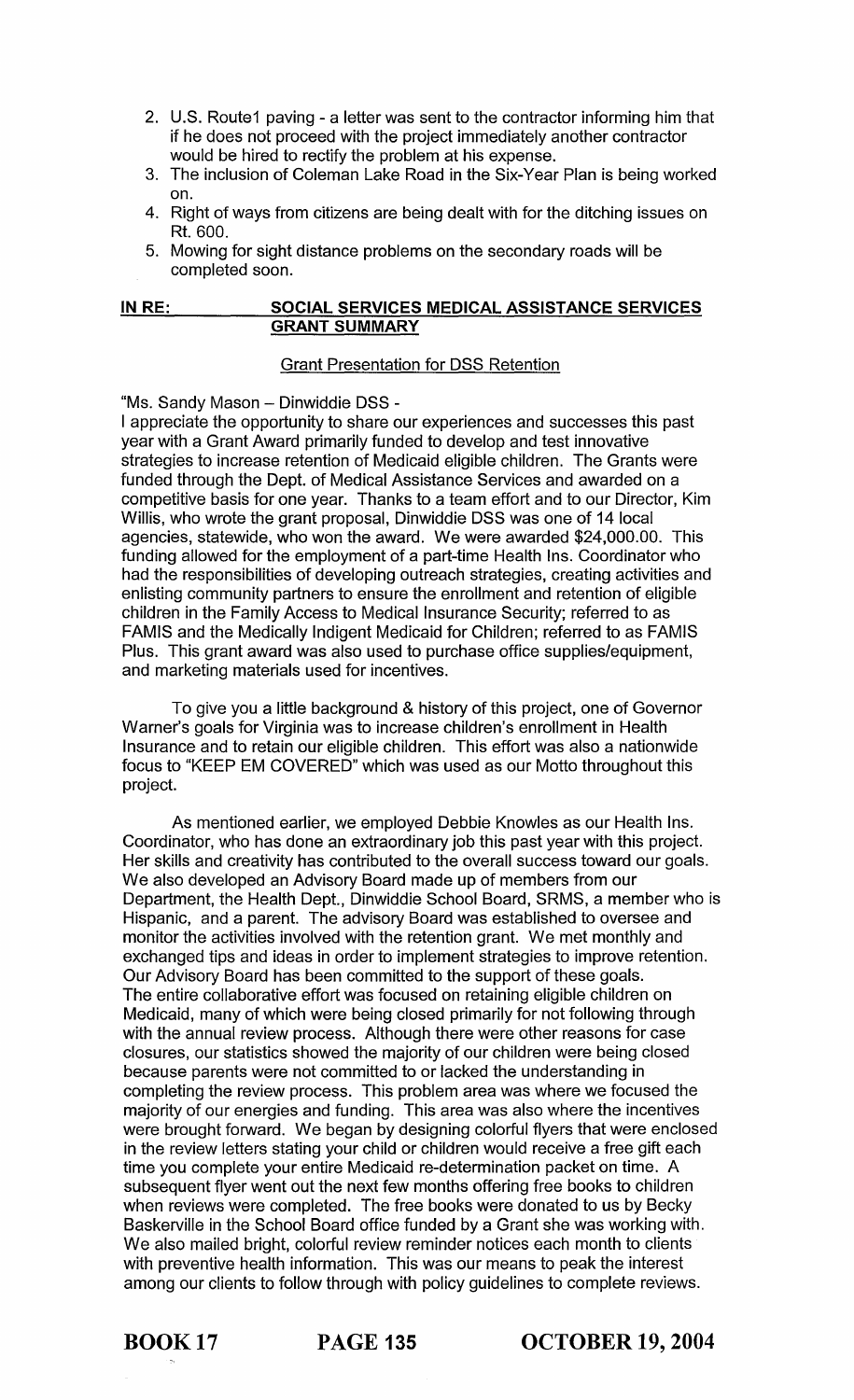We made every effort into making the renewal process easier on the client. Debbie Knowles also designed two three fold brochures: one with tips on filling out a Medicaid application, income limits, advisory board member names and contact numbers and the other brochure included the number of children covered under health insurance and retention grant goals. We distributed informational flyers, TWICE, to over 4000 children in Dinwiddie Schools. These flyers also contained preventative health issues. We also mailed informational flyers to the Faith Communities.

 $\begin{pmatrix} 1 & 1 \\ 1 & 1 \end{pmatrix}$ 

Our retention team became very visible in the community in a wide range of activities. Our director spoke at a state conference. We participated in PTO meetings at the area schools, sport events, community day at Southpark Mall, we participated in the Summer Health Fair at Eastside Enhancement Center, visited area businesses passing out applications, and answering questions, participated in the "National Uninsured Week with a host of activities, and most recently we had the Poster Art Contest for grades K thru 5. All participants will receive the FAMIS brochure provided by the State.

Unfortunately, our grant expires October 31<sup>st</sup>; however we are very proud that our team has been successful. Our enrollment is up and the retention rate has shown significant improvement. At the present time, Dinwiddie County as approximately 1500 children enrolled in FAMIS or FAMIS Plus.

We have learned many lessons throughout this process, and one of the most important lesson learned is that continued communication with families, promoting awareness and demonstrating the importance of keeping children covered will improve the health, safety and well-being of all children of Dinwiddie. We recognize the importance of health insurance and the benefits that a healthy society can provide to the County's economy and work force. This is imperative to the livelihood and prosperity of our County and Community.

Although the Grant funding will expire, Dinwiddie DSS will continue its dedicated effort to enroll uninsured children and retain the eligible children.

Now, last but not least, we would like to conclude this presentation with these "very special art awards" and with that I would like to turn it over to our Health Ins. Coordinator, Debbie Knowles."

"Mrs. Debbie Knowles stated "this Poster Art Contest was designed to promote art and as a preventative health measure in ways to educate the children on the importance of eating healthy.

There were 5 judges from the county who had a tough job. She thanked Mr. Harrison Moody and his wife Debbie, Ms. Mary Williams from the Health Department, Mr. Chad Knowles and Ms. Jennie Parks from Dinwiddie High School for taking time out of their busy schedule to come and help with the project.

There were 139 participants who all did a wonderful job. She extended a special thanks to Tim Smith for allowing them to display the artwork at Eastside Enhancement Center thru the end of October."

She presented the top 3 finalists with the following awards:

| \$50 Savings Bond |  |                                                                                                                                                                       |  |  |
|-------------------|--|-----------------------------------------------------------------------------------------------------------------------------------------------------------------------|--|--|
|                   |  |                                                                                                                                                                       |  |  |
|                   |  | Alexis Richardson 2 <sup>nd</sup> grader Sunnyside Elementary School<br>Received: Family Pass for 1 year to Pamplin Historical Park<br>Art Kit and framed Certificate |  |  |

| $2nd$ Place | <b>Hannah Potts</b> | 4 <sup>th</sup> grader                | Midway Elementary School |  |  |
|-------------|---------------------|---------------------------------------|--------------------------|--|--|
|             |                     | Received: \$50 Savings Bond           |                          |  |  |
|             |                     | \$50 Gift Certificate Books A Million |                          |  |  |

BOOK 17 **PAGE 135 OCTOBER 19, 2004**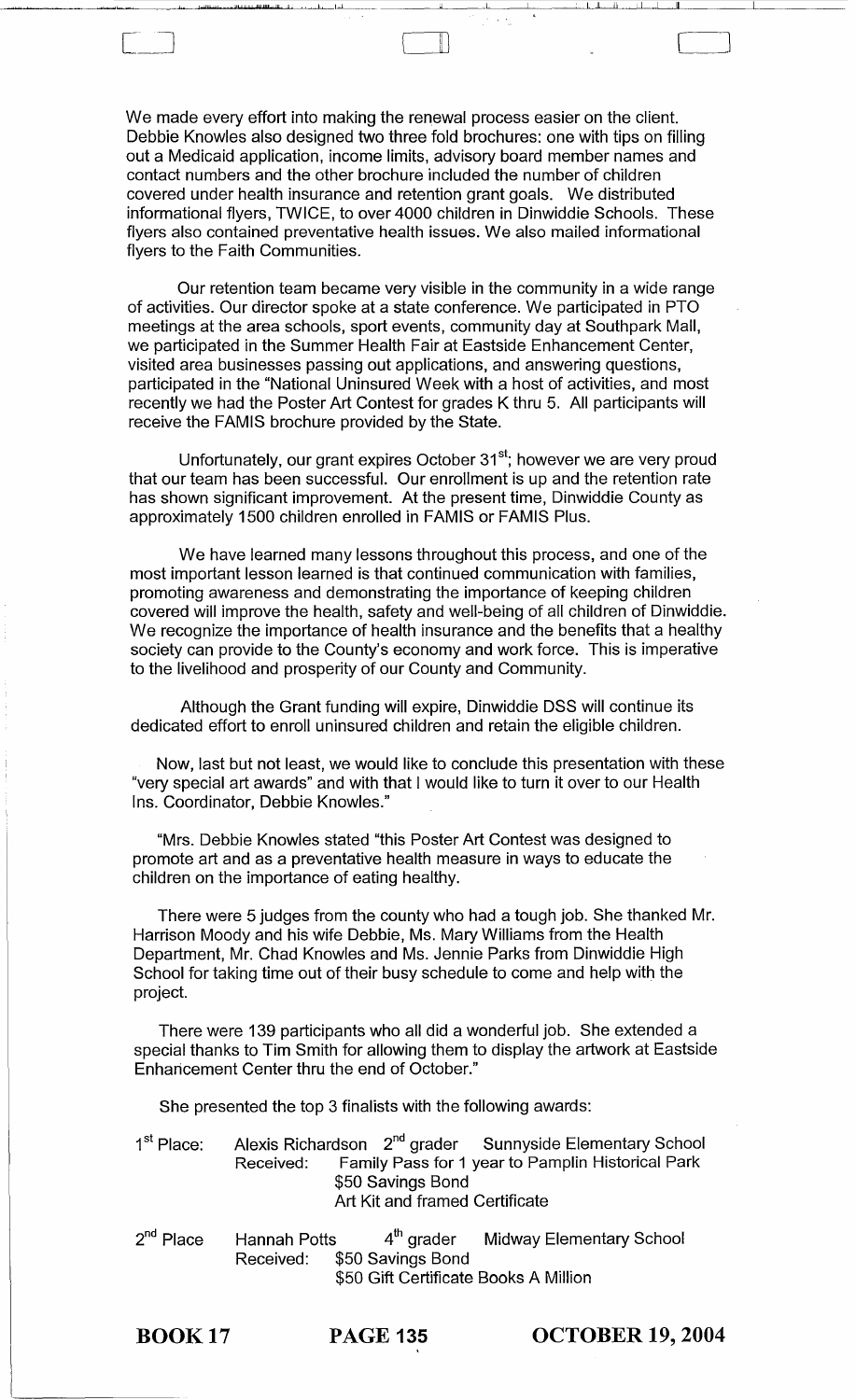#### Art Kit and framed Certificate

## 3<sup>rd</sup> Place Trevor Spain 1<sup>st</sup> grader Rohoic Elementary School<br>Received: \$25 American Express Gift Check \$25 American Express Gift Check Art Kit and framed Certificate

She congratulated all the participants and stated they are all "Finalists" in their eyes."

## IN RE: PROPANE BIDS - AWARD OF CONTRACT

Mrs. Anne Howerton, Financial Director, provided the following information for the propane bids.

#### PROPANE BID RESULTS - 10/13/04 2:30 pm

| Company                                              | Fixed \$/gal  | <b>Fluctuating \$/gal</b> |
|------------------------------------------------------|---------------|---------------------------|
| Parker Oil Co                                        | 1.23          | 1.22                      |
| Ferrellgas<br>(depending on delivery location)       | $1.31 - 1.36$ | $1.26 - 1.31$             |
| Suburban Propane<br>(depending on delivery location) | no bid        | $1.26 - 1.31$             |

| <b>Analysis</b>       | 2003/04  | Projected 2004/05 |          |          |          |          |
|-----------------------|----------|-------------------|----------|----------|----------|----------|
| Contract price        | 0.959    | 1.22              | 1.23     | 1.26     | 1.31     | 1.36     |
| Gallons purchased     | 59,444   | 61.350            | 61.350   | 61.350   | 61,350   | 61.350   |
| Annual expenditure    | \$57,007 | \$74,847          | \$75,461 | \$77,301 | \$80,369 | \$83.436 |
| Variance from 2003/04 |          | \$17.840          | \$18,454 | \$20,294 | \$23,362 | \$26,429 |

### Recommendation: Parker Oil Co -- Fixed Price of \$1.23/gal

Upon motion of Mr. Moody, Seconded by Ms. Moody, Mr. Stone, Mr. Bowman, Ms. Moody, Mr. Moody, Mr. Haraway voting "Aye",

BE IT RESOLVED by the Board of Supervisors of Dinwiddie County, Virginia that Parker Oil Company was awarded the propane bid at the fixed price of \$1.23 per gallon for FY04-05.

## IN RE: DISCUSSION OF CHANGE OF DATE FOR "TRICK OR TREATING"

The County Administrator stated staff was requested to contact other localities to see if they were changing the date for children to participate in "trick or treating" because Halloween falls on Sunday this year. A list of the localities that responded was included in the packets. Those closest to Dinwiddie that changed to Saturday were Petersburg, Prince George and Colonial Heights; Chesterfield and Hopewell are going to leave it on Sunday. The only comment she got back from the research as to why they didn't change the date was because some of them had the experience where when they changed it, the result was they ended up having two Halloweens; because the word didn't get out to everyone. The Sheriff indicated he would support changing it to Saturday if that's the desire of the Board.

BOOK 17 PAGE 136 OCTOBER 19, 2004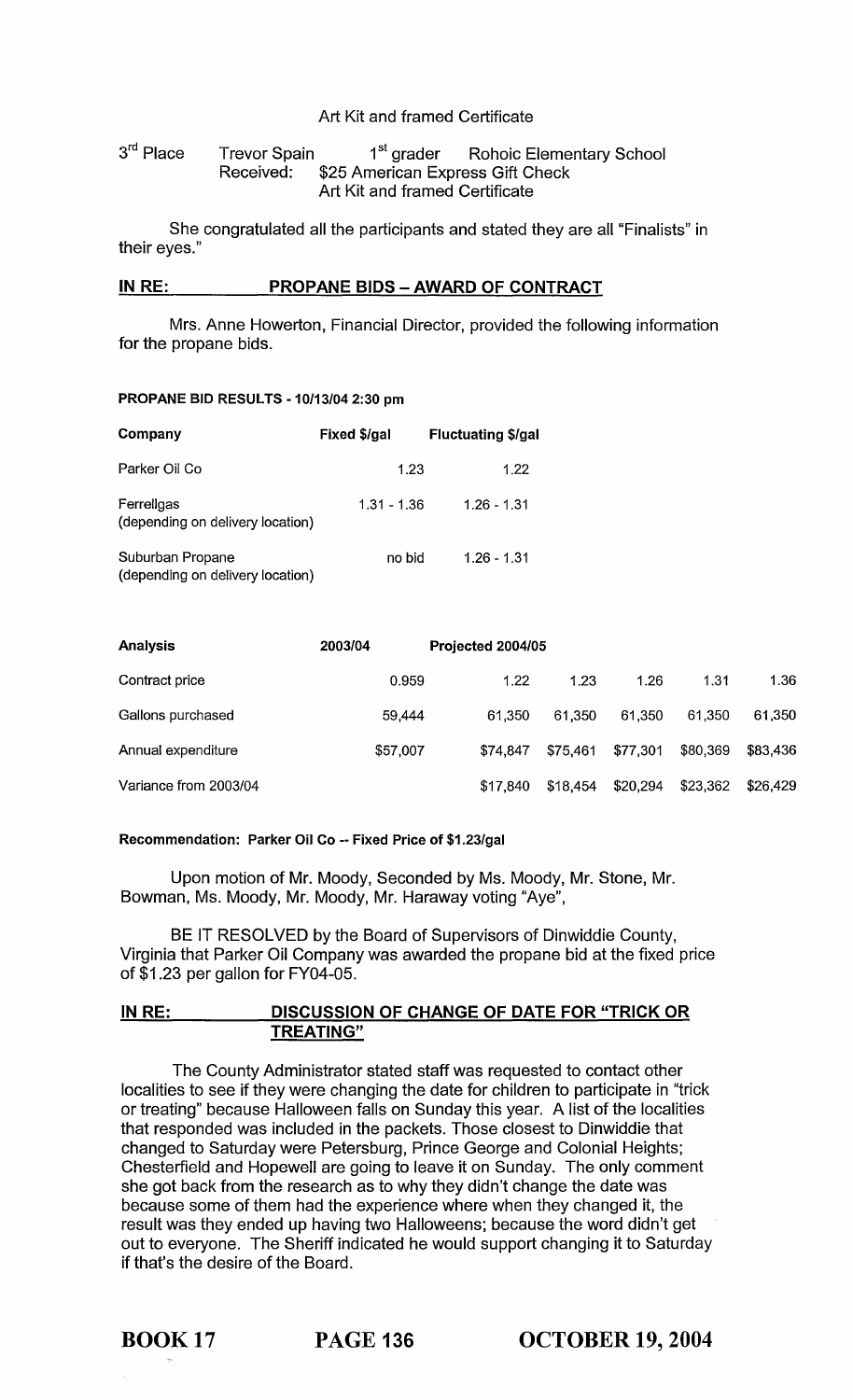The Board took no action to change the date for "trick or treating" to Saturday.

 $\prod_{i=1}^n \frac{1}{i}$ 

#### **IN RE: CURFEW ORDINANCE**

Mrs. Anne Howerton, Director of Finance, stated she received copies of curfew ordinances from Mathews County, James City County, and the Cities of Petersburg, Colonial Heights, and Emporia. She briefly summarized the ordinances she received copies of and commented all of them where countywide not a specific area.

The County Administrator stated the County Attorney advised that the ordinance couldn't specify a particular subdivision, street, etc. However, it could specify a region of the county, rather than apply countywide. The Attorney also advised Staff that statistics would be needed to back up a regional application. Mrs. Ralph commented if the Board would like to move forward with a curfew, staff would need to have an idea of what the Board would like under some of the general headings.

Mrs. Howerton pointed out some of the headings of the ordinance and stated the Board would have to make a decision on what the penalties would be if the provisions of the ordinance were violated, if they wanted to go forward with it.

Mr. Haraway commented he certainly was interested in having a curfew in his part of the county; but he really wanted some input from the citizens in his district. Ms. Moody stated she was interested in a curfew but she would like to see it countywide instead of regional and she would also like to hear from the citizens.

Sheriff Samuel Shands commented nine years ago he came to the Board requesting that a curfew be initiated because of the behavioral problems of children in the County. At that time the Board said they were going to have the County Attorney look into it but no action was taken. He stated he supported a countywide curfew and he felt the Board needed to do something about it before something really bad happens. It will protect the children in the County and the sooner the better. Mr. Moody asked if the Sheriff if the curfew ordinance was adopted would he have the manpower to enforce it and would the State Police be able to help out also. Sheriff Shands replied the yes if it is a County ordinance all the law officials could enforce it. He pointed out if would make the parents more accountable.

The County Administrator stated there might be some grant opportunities to help supplement the Sheriff's efforts if it was all right with the Board. She commended the Sheriff stating, with the limited manpower he has been to some of the problem areas and talked with the communities. With some support with some of these other programs in addition to the curfew it would help him with the enforcement.

Mr. Haraway requested that the County Administrator set up a countywide meeting to discuss the curfew within the next 30 days to get citizens input regarding implementing the curfew ordinance. He also asked her to share the information Mrs. Howerton prepared for the Board with the Sheriff.

## **INRE: TAX RELIEF STATE CHANGES**

The County Administrator informed the Board that the Commissioner of the Revenue brought to her attention today, that there have been changes in the State Code so far as Tax Relief for the Elderly and Handicapped. When there are changes in the State Code it is important to take a look at the County Code to see if the Board would like to raise those limits as well. Staff would like to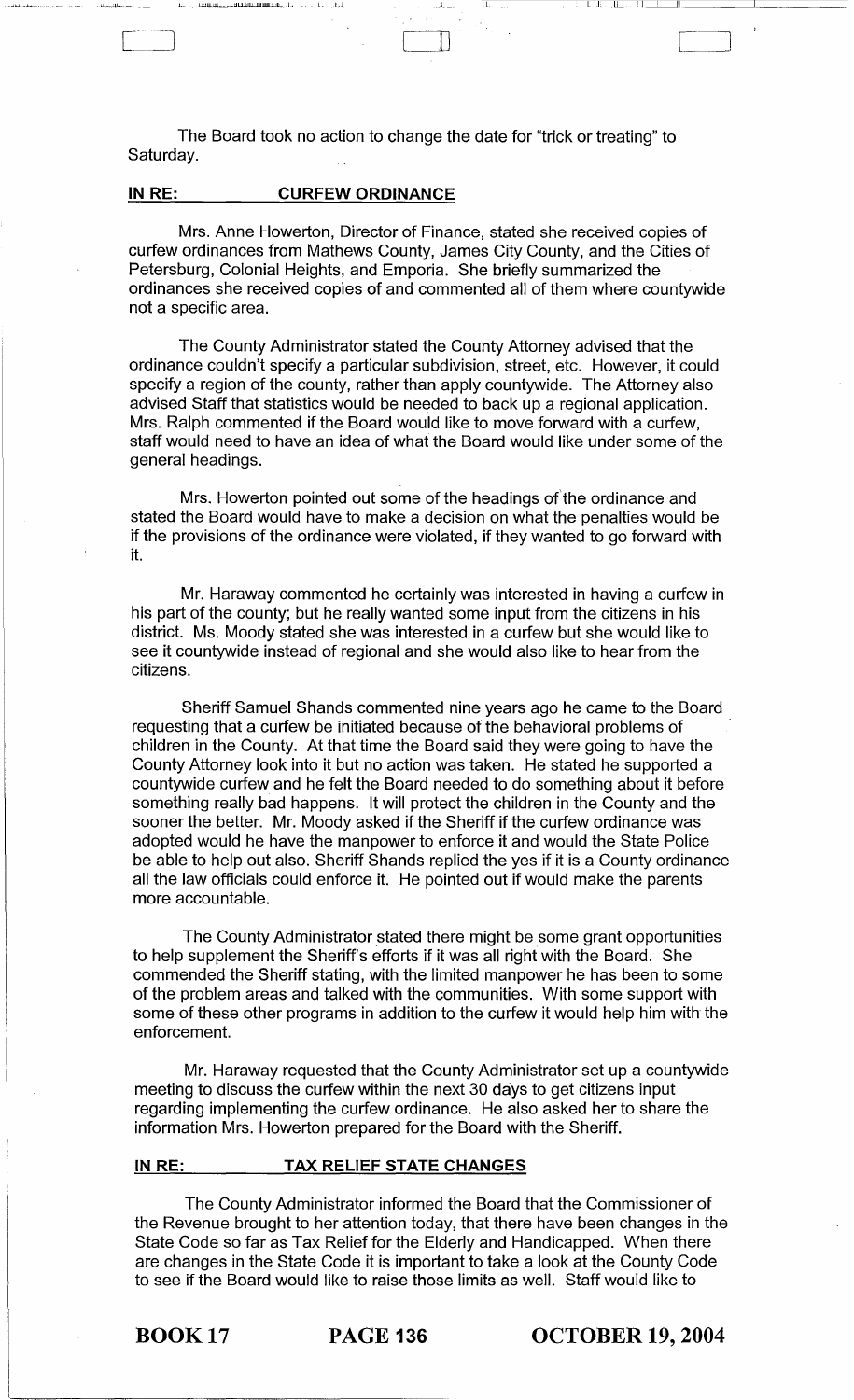check those changes and bring back a recommendation to you at the next meeting if that would be agreeable with the Board. After the recommended changes are discussed the Board then can make a decision of whether or not a public hearing should be advertised.

## **IN RE: AUTHORIZATION TO PROCEED WITH EASTSIDE PARKING LOT CONTRACT**

The County Administrator commented Staff has been working on the location of the parking lot at Eastside since the last Board meeting. Staff has found out by revising the dimensions of it they were able to stay within the same contract proposals. She requested authorization to enter into a contract with Pro-Construction at a cost not to exceed \$47,879 to install a gravel parking lot next to the area proposed for the pavilion.

Upon motion of Mr. Moody, Seconded by Mr. Bowman, Mr. Stone, Mr. Bowman, Ms. Moody, Mr. Moody, Mr. Haraway voting "Aye",

Mr. Stone asked if the not to exceed cost of \$47,879 language was in the contract? Mrs. Ralph replied yes.

BE IT RESOLVED by the Board of Supervisors of Dinwiddie County, Virginia that Administration was authorized to enter into a contract with Pro-Construction at a cost not to exceed \$47,879 to install a gravel parking lot at Eastside.

## **IN RE: BOARD MEMBER COMMENTS**

Mr. Stone stated the District 5 community meeting would be held next Monday night October  $25^{th}$ , at 7:00 - 9:00 P.M. here in the Boardroom. He thanked all the parents who came out last night for the school design-planning meeting at the High School. He invited the Board members, parents and Administrative Staff to the next meeting scheduled for December 6, 2004 at 7:00 P.M. at the High School in the cafeteria.

Mr. Haraway requested that a "Laundry List" workshop be scheduled at 4:00 P.M. on November 2, 2004.

The County Administrator introduced Mr. Dennis Hale, Division Chief of Public Safety, and Ms. Deborah Dean, Assistant Animal Control Officer to the Board and citizens. Mr. Haraway welcomed them to the County.

## **INRE: CLOSED SESSION**

Mr. Moody stated I move to close this meeting in order to discuss matters exempt under section:  $$2.2-3711 (A)(7)$  of the Code of Virginia - Consultation with Legal Counsel for personnel issues;

Mr. Bowman seconded the motion. Mr. Stone, Ms. Moody, Mr. Stone, Mr. Moody, Mr. Haraway, voting "Aye", the Board moved into the Closed Meeting at 3:13 P.M.

A vote having been made and approved the meeting reconvened into Open Session at 3:55 P.M.

## **IN RE: CERTIFICATION**

**Whereas,** this Board convened in a closed meeting under §2.2-3711 (A)(7) of the Code of Virginia - Consultation with Legal Counsel for personnel issues;